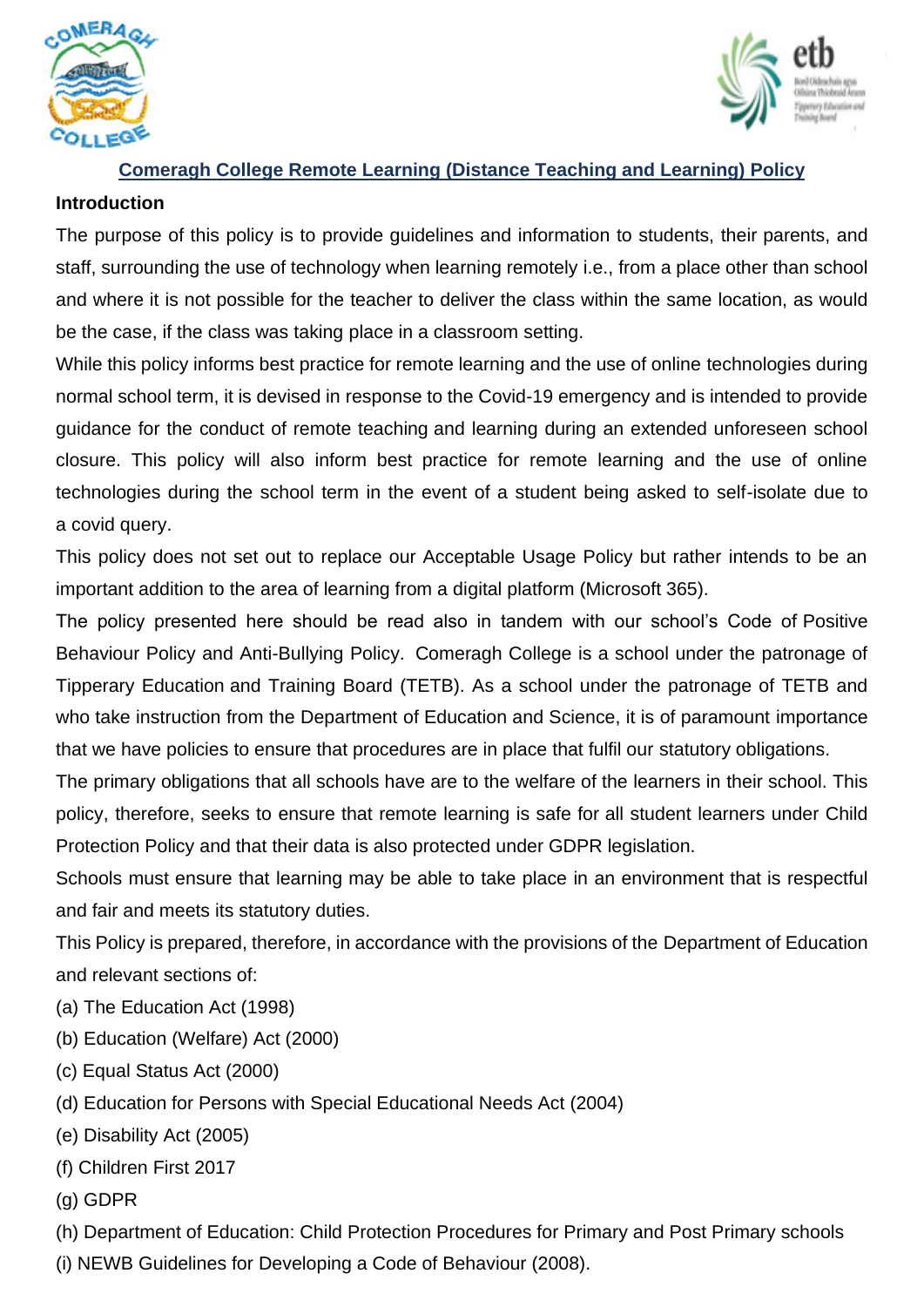# **Context**

Teaching and Learning is always evolving, especially, as we move deeper into the 21st century. Developments in IT provide us all with great opportunities as learners and teachers. Never before has there been greater scope to learn using technology and it continues to change the learning relationship between teachers and students. Advances in technology mean that assignments can be delivered remotely and that greater access to information on the internet affords the opportunities for real learning to take place under the watchful and professional guidance of the teacher.

However, whether a child is being directed remotely or via a traditional classroom environment, it is very important that all partners are aware that once a learning exchange takes place between a student and teacher, whether at home or school, the same statutory rules apply i.e. the school's Code of Positive Behaviour and all of the school's policies.

This interim Policy has been developed during the Covid-19 Pandemic, when remote teaching and learning was imposed on the school community, without prior knowledge and preparation. Comeragh College endeavours to make it very clear to all of our partners that the values that are instilled in all of our policies remain, no matter how we change our teaching and learning methodologies or the location of that teaching and learning. This includes remote learning or when a child is being taught in an environment that is not within the school building and the teacher is working remotely and is not present with the student(s)

# **Guidelines on the appropriate use of Online Platforms for engaging in remote teaching and learning**

Comeragh College encourages all students to use Microsoft Office 365. All students have been given account details. If problems arise with Microsoft Office 365 they should contact their Student Director by email/ Teams. Microsoft Teams is a very useful tool for remote teaching and learning. The primary online platform our school is currently using is Microsoft Teams.

The list of applications that will be used for distance learning will primarily be:

- Microsoft Office365, incorporating:
	- Microsoft Outlook (e-mail)
	- Microsoft Teams
	- Microsoft OneNote
	- Microsoft One Drive
	- Microsoft Forms
	- Microsoft Stream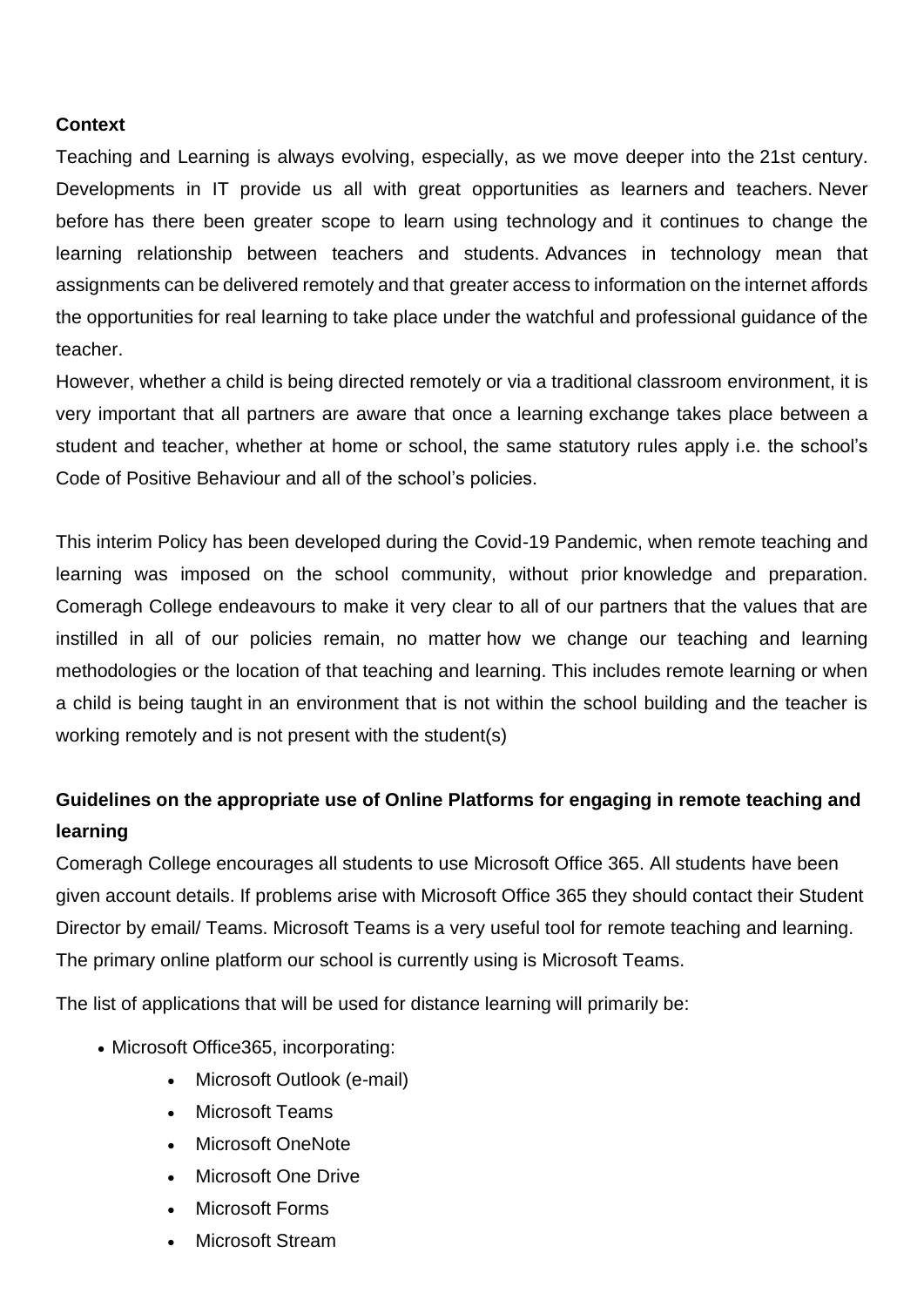This may change in time but the sentiment and instructions within this policy shall remain valid no matter what platform we use in the future.

There may be some additional applications that teachers may use and the teacher will provide the student with the information required to access them. These must, in all cases, use the students/staff Microsoft school account to login.

Students/staff must use their school Microsoft account to log in to all platforms. Students/staff are not to use any other account under any circumstances for the purposes of online schooling within the school.

# Acceptable Usage -Teams

- 1. No matter what time a student and/ or teacher is on Teams i.e., whether the teacher is online giving a tutorial or not- the moment a student logs onto Teams they must abide by the school rules and the rules will be implemented if and when necessary.
- 2. Students cannot choose to leave a Team once a teacher has created one.
- 3. The material created by the teacher on Teams is the property of the teacher and students do not have permission to share to others outside of the Team unless given permission to do so. Recordings should not be made of any online tutorial.
- 4. Teachers may choose to conduct live classes. Microsoft Teams conference might be used. We would like to avoid the scenario of students being compelled to disable their webcams and/or muting their audio. In order to avoid this scenario, we are using a high trust model. Teachers will trust students to behave appropriately online, as they would in their real classroom. Students' attire must be suitable. Students are not permitted to record any online classes.
- 5. Teachers are the owners/ managers of the Teams they create. Student Directors and School Management are also added to all teams. Most Teams will be whole class groups, but this may vary. When students are invited onto and put into a Team it is the exact same as being in the classroom and being with a class group. They have a teacher and the school's same rules continue to apply.
- 6. Students are not permitted to create Teams. Students are not permitted to have profile pictures on their Microsoft accounts.
- 7. A teacher will only correspond to a student using the Microsoft 365 Platform.
- 8. A teacher will only correspond and engage with a student who is using and is logged into their TETB account
- 9. Social media sites e.g., Facebook, Snapchat, Hangouts, WhatsApp etc, to communicate with students is never permissible and teachers have been advised accordingly. Social media may be used by teachers to demonstrate examples of good work to parents and the wider school community but will not be used for the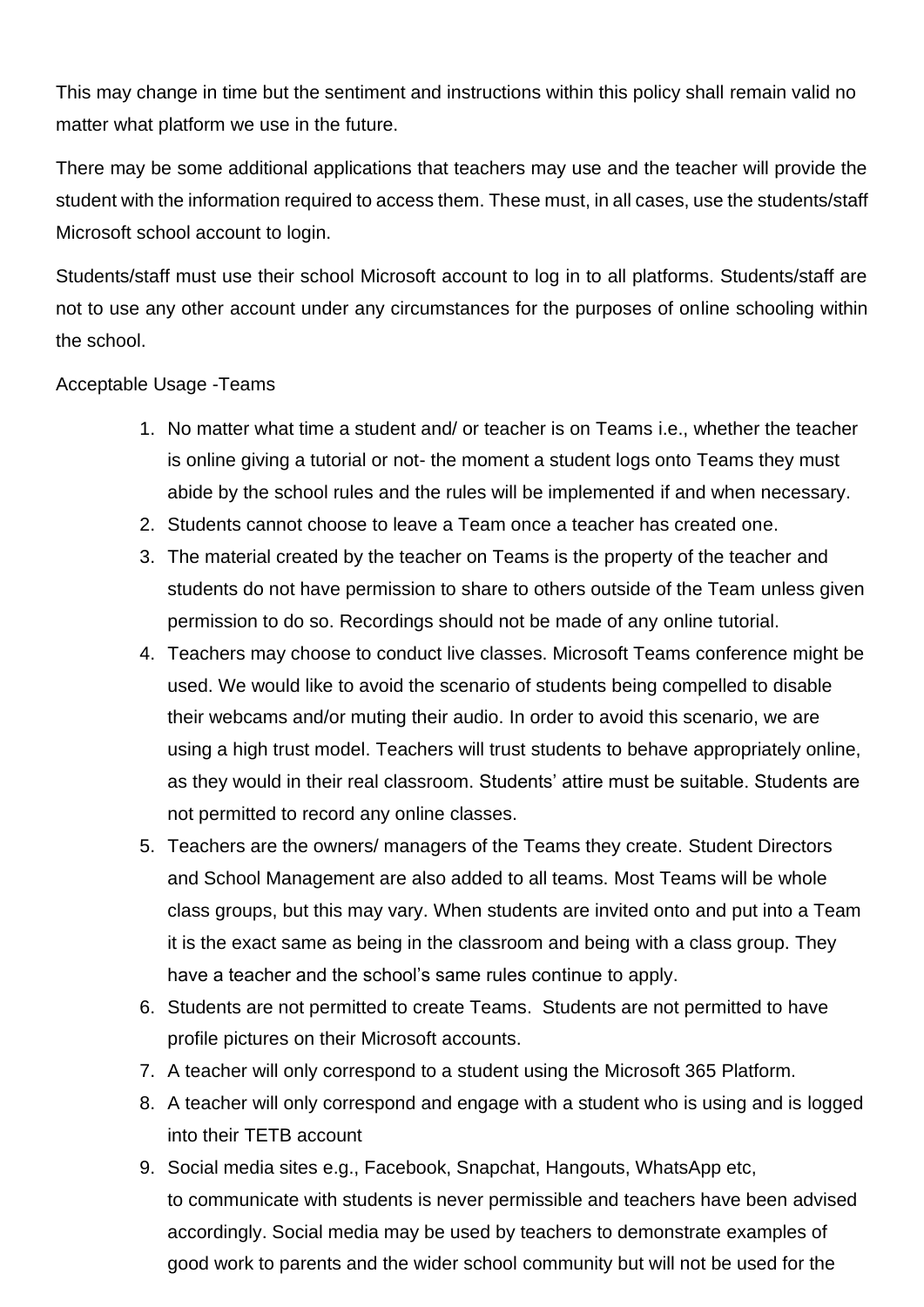conduct of teaching and learning. Any such activity will only be on the official school social media account (Facebook and Twitter). All student names on student work should be redacted.

- 10.Any behaviour or language deemed inappropriate during school applies online and after established school times. The consequences for such behaviour will be the same as if the student was in school as they are involved in prescribed schoolwork, on a school created platform using a school log-in and which has been directed by school personnel.
- 11.Any language directed towards a fellow student or teacher that is very aggressive/ threatening or offensive may also be reported to the Gardaí or TUSLA or both. The criteria for mandated Child Protection reporting remains the same as if the child was being taught in school.
- 12.All provisions relating to the child's data remains the same under GDPR procedures and guidelines.
- 13.As per all matters pertaining to our school's Code of Positive Behaviour, if a student acts in a fashion that is contrary to our Code's expectations, they may receive a sanction and/or Suspension/ recommendation to the Board of Management for Permanent Exclusion.
- 14.As far as is practicable, it is expected that all students and teachers will engage as best they can with all efforts at online teaching and learning so as not to be behind when normal school resumes.

# **Comeragh College Online School:**

- ♦ All classes will run as per student/teacher timetable.
- ♦ School starts at 8.50pm and finishes at 3.45pm (Monday to Thursday). School finishes at 1.05pm on Friday.
- ♦ All classes are 40 minutes duration and breaks and lunch are at the following times.
	- 10.50am to 11.05am
	- Seniors 12.25p.m. to 1.05p.m. Juniors 1.05pm to 1.45pm
- ♦ Core and option subject classes run as per school timetable following VSware roll call if the class is "live".
- ♦ PE/SPHE/CSPE/RE classes will form the central part of the curriculum focus on wellbeing where appropriate activities will be set for students following VSware roll calls, if the class is "live".
- ♦ Special Education Needs classes will run as normal following VSware roll call, if the class is "live".
- ♦ Career Guidance teacher can be contacted through agreed protocols.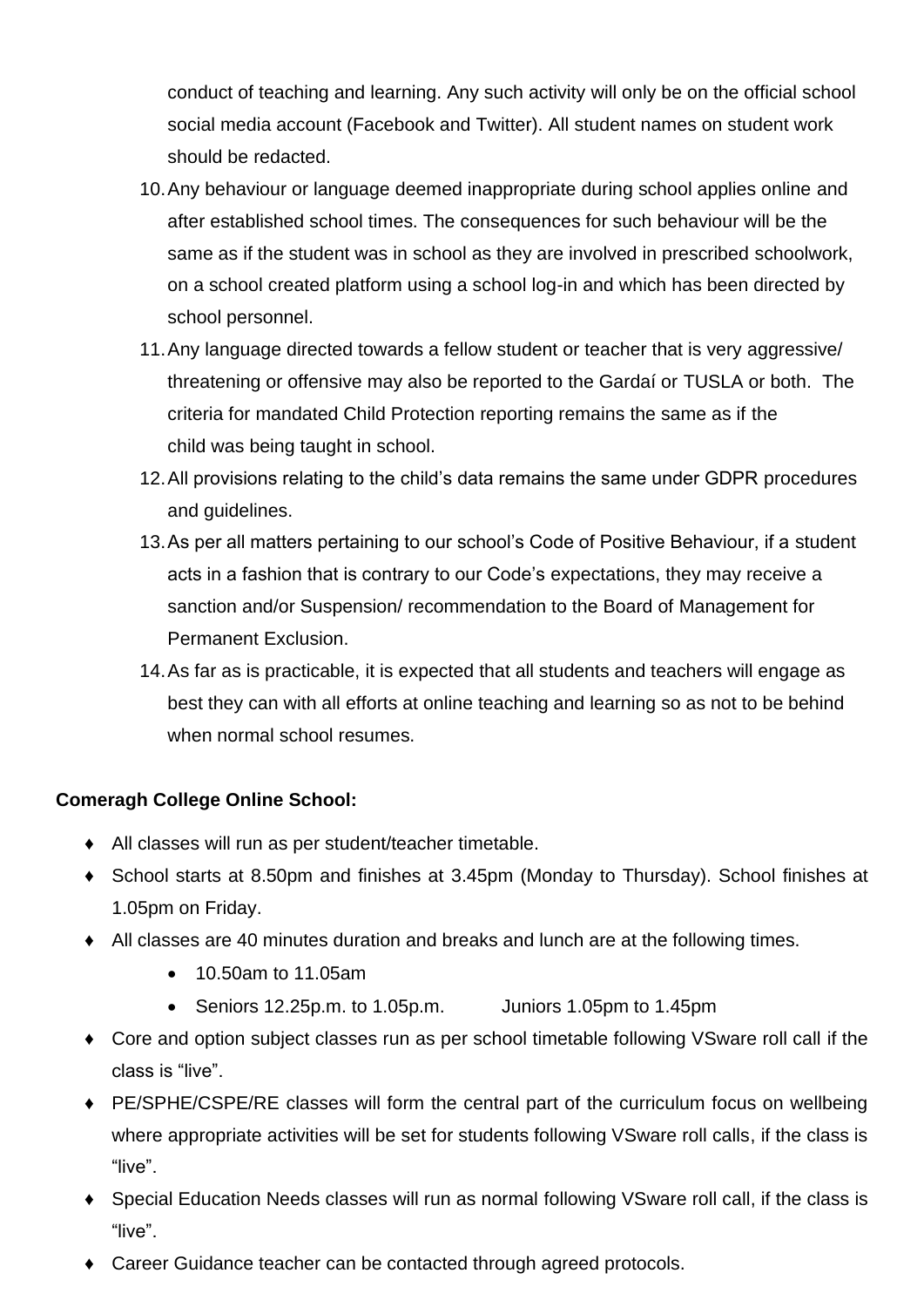♦ School management will endeavour to provide substitute teachers for classes where regular subject teacher is unavailable under normal workplace practices

# **Teachers:**

- 1. It is important to note that students will not have online classes throughout each school day – a blend of face-to-face teaching; setting of learning activities & tasks; prerecorded sessions; PowerPoint presentations and student independent work (e.g., project work) will be used. This will vary from year to year and from subject to subject.
- 2. All teachers will use the Microsoft Teams/ONE NOTE platform to issue assignments and collect assignment
- 3. Teachers will teach online remotely from the school or other location dependent on government and public health guidelines
- 4. All teachers' online classes will run through Microsoft Teams
- 5. All teachers must ensure all students are members of their Microsoft class teams
- 6. SNA's may link with students to revise content being taught by class teacher
- 7. All teachers will take VSware roll calls for all "live" classes
- 8. Teachers when working remotely will on most occasions try to communicate online during normal working hours and will endeavour not to communicate with students outside of these hours. However, everyone's circumstance is different, and we have to be as accommodating to all members of our school community as we can, especially in these uncertain times. Parents and students need to be aware that teachers may have to send material/ assignments outside of regular school opening hours. This does not mean there is an expectation on the student to begin work at the time it is received.

 Likewise, there is never an expectation on the teacher to have to correct or comment on work sent on Teams outside of normal school hours. Whilst it might suit teachers or students to communicate outside of normal working hours, it is essential that everyone agrees that responses or actions outside of normal working hours

are not required. We would urge all members of the school community to turn off notifications outside of their learning/working hours.

- 9. It may be helpful for teachers to schedule classes on the Team calendar to match normal timetable.
- 10.In the first class the teacher will arrange to discuss the plan for online lessons- format etc. requirements for classes etc.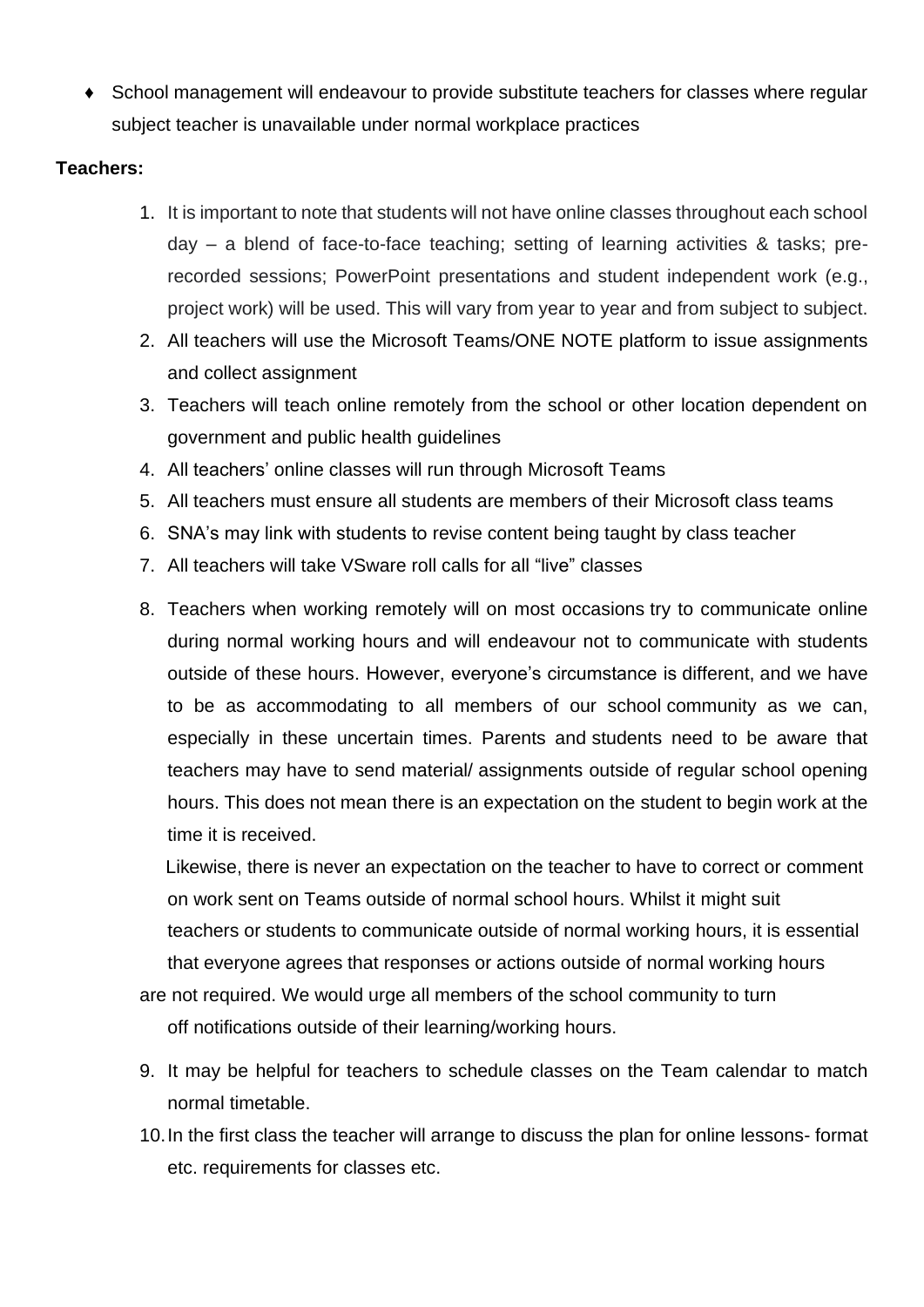#### **Students:**

- 1. Students must switch cameras on (no profile pictures, student live picture as you be in regular class) and must be dressed appropriately to attend online classes. Please allow teachers directions throughout the lesson in relation to the use of the camera. This is essential to create the best possible online social environment for learning to take place. Students are to choose a blank background profile which is provided in the Team chat feature for all calls.
- 2. Students may not record or screenshot virtual lessons. This is to respect the privacy and personal data of all- students and teachers. The recording and onward sharing of personal data is unlawful.
- 3. All online communication should be respectful to everyone
- 4. Students must ensure that their electronic devices are set up to access Comeragh College online school as instructed by school. (Outlook, Teams, One Note)
- 5. Students must follow teacher instructions during online classes as they would in regular classes. Please adhere to guidelines around muting microphones and protocols for asking and answering questions. (online hands)
- 6. Student's must submit assignments through the correct medium to be corrected by teachers. (summative and formative)
- 7. Inappropriate behaviour during the online school day will result in student being blocked from school eLearning platforms. This will be recorded as a suspension.
- 8. Teachers when working remotely will on most occasions try to communicate online during normal working hours and will endeavour not to communicate with students outside of these hours. However, everyone's circumstance is different, and we have to be as accommodating to all members of our school community as we can, especially in these uncertain times. Parents and students need to be aware that teachers may have to send material/ assignments outside of regular school opening hours. This does not mean there is an expectation on the student to begin work at the time it is received.
- 9. Likewise, there is never an expectation on the teacher to have to correct or comment on work sent on Teams outside of normal school hours. Whilst it might suit teachers or students to communicate outside of normal working hours, it is essential that everyone agrees that responses or actions outside of normal working hours are not required. We would urge all members of the school community to turn off notifications outside of their learning/working hours.
- 10.Students must have access to all textbooks and other materials which may be required by the class teacher.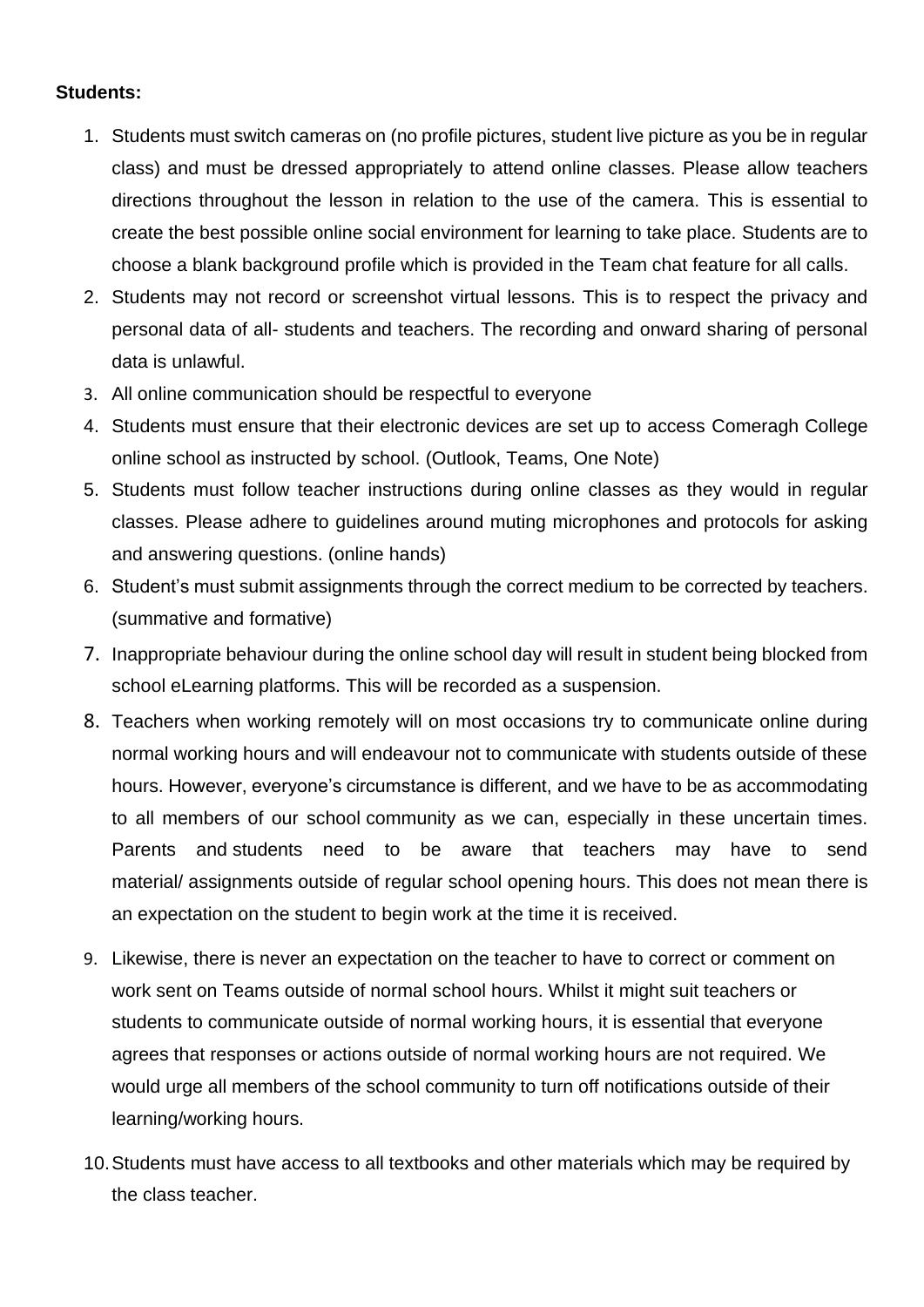11.Attendance- Parents must email the school at if a student is unable to attend online classes. [ccattendance@comeraghcollege.ie](mailto:ccattendance@comeraghcollege.ie) Please use your own personal email to contact the school and not your son/daughter's school account.

# **Parents:**

- 1. Please try ensuring that for online "live" classes your son/daughter is in an area of the house that is quiet and free from distractions
- 2. It is important to note that students will not have online classes throughout each school day – a blend of face-to-face teaching; setting of learning activities & tasks; pre-recorded sessions; PowerPoint presentations and student independent work (e.g., project work) will be used. This will vary from year to year and from subject to subject. Please ensure that your son/daughter is dressed appropriately for their "live" online classes
- 3. Please ensure that your son/daughter switches on device cameras so that teacher can see their faces for their online class. This creates a much better social environment for learning to take place online. Blank background profile can be used.
- 4. Live online classes should be viewed by your son/daughter only as required under GDPR guidelines.
- 5. In so far as possible, provision for SEN students, will be made when using Remote Learning methodologies.
- 6. Ideally, your son/daughter should have access to a tablet or laptop to support online learning while mobile phones can be used to submit school assignments through OneNote.
- 7. School has limited number of laptops that it may be able to provide to families. Please contact the school - [comeraghdevices@comeraghcollege.ie](mailto:comeraghdevices@comeraghcollege.ie)
- 8. Please contact your son/daughters' Director if you have broadband issues and if your son/daughter is unable to attend Comeragh College online school
- 9. Parents must email the school at [ccattendance@comeraghcollege.ie](mailto:ccattendance@comeraghcollege.ie) if a student is unable to attend online classes.
- 10.Assemblies will be held Online with each year group.

Please understand that school staff must adhere to all child protection guidelines while teaching online.

- 11.Please do not communicate with teachers outside of school hours.
- 12. Issues relating to teaching and learning concerns online should be referred to school principal- email [klangton@tipperaryetb.ie](mailto:klangton@tipperaryetb.ie)
- 13.Please use your own personal email to contact the school and not your son/daughter's school account.
- 14. Teachers when working remotely will on most occasions try to communicate online during normal working hours and will endeavour not to communicate with students outside of these hours. However, everyone's circumstance is different, and we have to be as